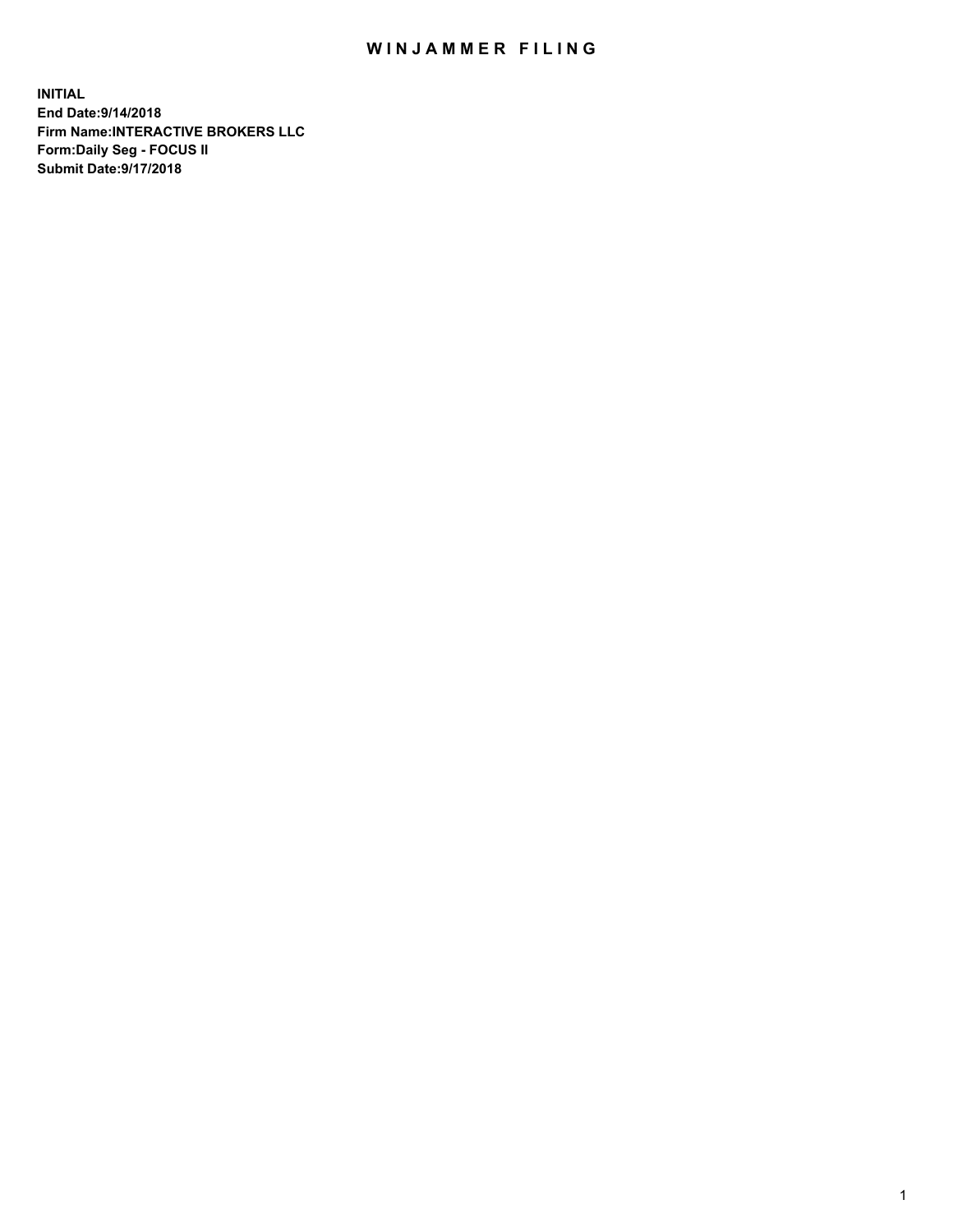**INITIAL End Date:9/14/2018 Firm Name:INTERACTIVE BROKERS LLC Form:Daily Seg - FOCUS II Submit Date:9/17/2018 Daily Segregation - Cover Page**

| Name of Company                                                                                                                                                                                                                                                                                                                | <b>INTERACTIVE BROKERS LLC</b>                                                                  |
|--------------------------------------------------------------------------------------------------------------------------------------------------------------------------------------------------------------------------------------------------------------------------------------------------------------------------------|-------------------------------------------------------------------------------------------------|
| <b>Contact Name</b>                                                                                                                                                                                                                                                                                                            | James Menicucci                                                                                 |
| <b>Contact Phone Number</b>                                                                                                                                                                                                                                                                                                    | 203-618-8085                                                                                    |
| <b>Contact Email Address</b>                                                                                                                                                                                                                                                                                                   | jmenicucci@interactivebrokers.c<br>om                                                           |
| FCM's Customer Segregated Funds Residual Interest Target (choose one):<br>a. Minimum dollar amount: ; or<br>b. Minimum percentage of customer segregated funds required:% ; or<br>c. Dollar amount range between: and; or<br>d. Percentage range of customer segregated funds required between:% and%.                         | $\overline{\mathbf{0}}$<br>$\overline{\mathbf{0}}$<br>155,000,000 245,000,000<br>0 <sub>0</sub> |
| FCM's Customer Secured Amount Funds Residual Interest Target (choose one):<br>a. Minimum dollar amount: ; or<br>b. Minimum percentage of customer secured funds required:% ; or<br>c. Dollar amount range between: and; or<br>d. Percentage range of customer secured funds required between:% and%.                           | $\overline{\mathbf{0}}$<br>0<br>80,000,000 120,000,000<br>0 <sub>0</sub>                        |
| FCM's Cleared Swaps Customer Collateral Residual Interest Target (choose one):<br>a. Minimum dollar amount: ; or<br>b. Minimum percentage of cleared swaps customer collateral required:% ; or<br>c. Dollar amount range between: and; or<br>d. Percentage range of cleared swaps customer collateral required between:% and%. | $\overline{\mathbf{0}}$<br><u>0</u><br>$\underline{0}$ $\underline{0}$<br>00                    |

Attach supporting documents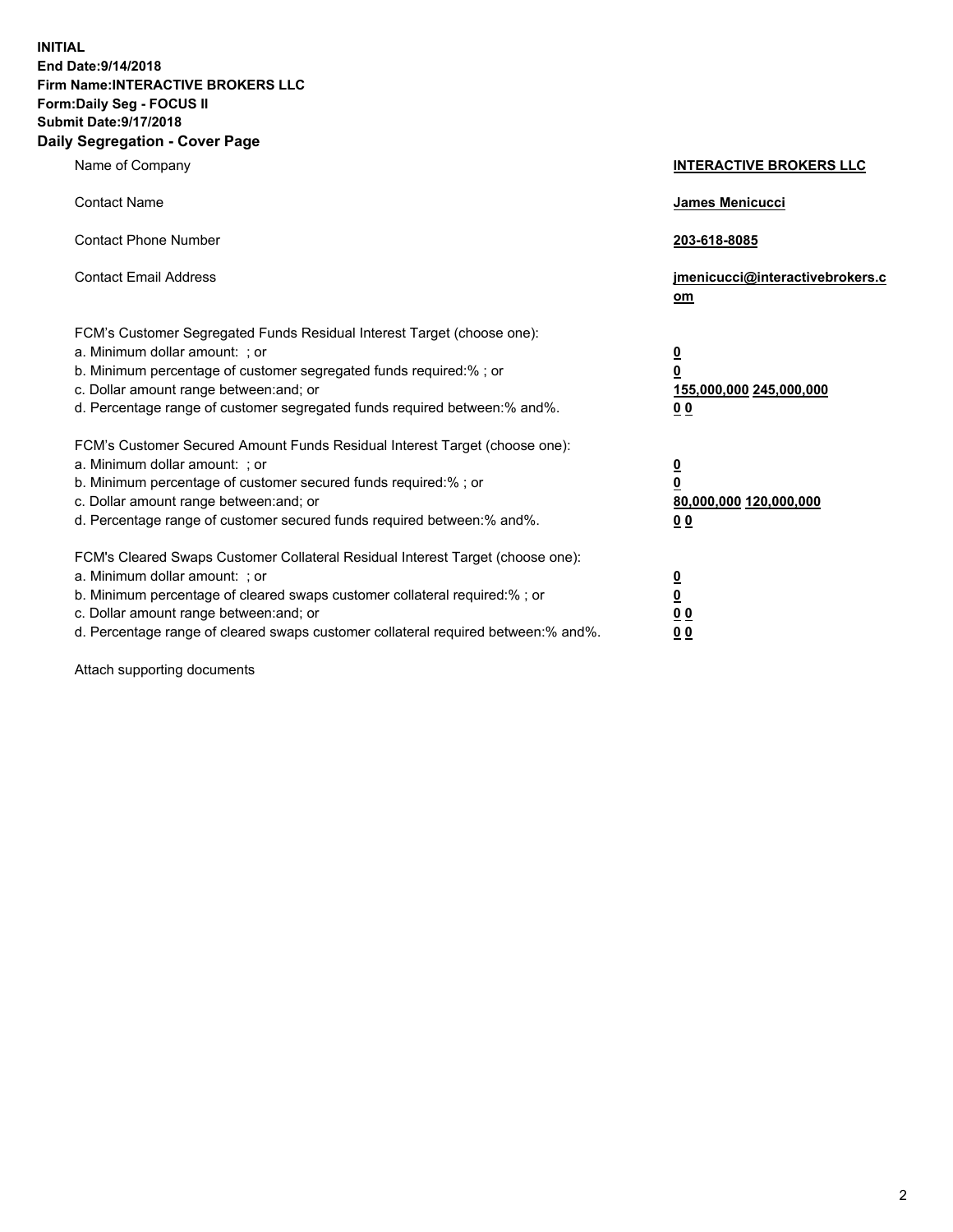## **INITIAL End Date:9/14/2018 Firm Name:INTERACTIVE BROKERS LLC Form:Daily Seg - FOCUS II Submit Date:9/17/2018 Daily Segregation - Secured Amounts**

|     | Daily Ocglegation - Occarea Anioants                                                                       |                                   |
|-----|------------------------------------------------------------------------------------------------------------|-----------------------------------|
|     | Foreign Futures and Foreign Options Secured Amounts                                                        |                                   |
|     | Amount required to be set aside pursuant to law, rule or regulation of a foreign                           | $0$ [7305]                        |
|     | government or a rule of a self-regulatory organization authorized thereunder                               |                                   |
| 1.  | Net ledger balance - Foreign Futures and Foreign Option Trading - All Customers                            |                                   |
|     | A. Cash                                                                                                    | 457,053,122 [7315]                |
|     | B. Securities (at market)                                                                                  | $0$ [7317]                        |
| 2.  | Net unrealized profit (loss) in open futures contracts traded on a foreign board of trade                  | -2,547,905 [7325]                 |
| 3.  | Exchange traded options                                                                                    |                                   |
|     | a. Market value of open option contracts purchased on a foreign board of trade                             | 296,268 [7335]                    |
|     | b. Market value of open contracts granted (sold) on a foreign board of trade                               | -22,964 [7337]                    |
| 4.  | Net equity (deficit) (add lines 1.2. and 3.)                                                               | 454,778,521 [7345]                |
| 5.  | Account liquidating to a deficit and account with a debit balances - gross amount                          | <b>2,651</b> [7351]               |
|     | Less: amount offset by customer owned securities                                                           | 0 [7352] 2,651 [7354]             |
| 6.  | Amount required to be set aside as the secured amount - Net Liquidating Equity                             | 454,781,172 [7355]                |
|     | Method (add lines 4 and 5)                                                                                 |                                   |
| 7.  | Greater of amount required to be set aside pursuant to foreign jurisdiction (above) or line                | 454,781,172 [7360]                |
|     | 6.                                                                                                         |                                   |
|     | FUNDS DEPOSITED IN SEPARATE REGULATION 30.7 ACCOUNTS                                                       |                                   |
| 1.  | Cash in banks                                                                                              |                                   |
|     | A. Banks located in the United States                                                                      | 62,787,615 [7500]                 |
|     | B. Other banks qualified under Regulation 30.7                                                             | 0 [7520] 62,787,615 [7530]        |
| 2.  | Securities                                                                                                 |                                   |
|     | A. In safekeeping with banks located in the United States                                                  | 397,537,292 [7540]                |
|     | B. In safekeeping with other banks qualified under Regulation 30.7                                         | 0 [7560] 397,537,292 [7570]       |
| 3.  | Equities with registered futures commission merchants                                                      |                                   |
|     | A. Cash                                                                                                    | $0$ [7580]                        |
|     | <b>B.</b> Securities                                                                                       | $0$ [7590]                        |
|     | C. Unrealized gain (loss) on open futures contracts                                                        | $0$ [7600]                        |
|     | D. Value of long option contracts                                                                          | $0$ [7610]                        |
|     | E. Value of short option contracts                                                                         | 0 [7615] 0 [7620]                 |
| 4.  | Amounts held by clearing organizations of foreign boards of trade                                          |                                   |
|     | A. Cash                                                                                                    | $0$ [7640]                        |
|     | <b>B.</b> Securities                                                                                       | $0$ [7650]                        |
|     | C. Amount due to (from) clearing organization - daily variation                                            | $0$ [7660]                        |
|     | D. Value of long option contracts                                                                          | $0$ [7670]                        |
|     | E. Value of short option contracts                                                                         | 0 [7675] 0 [7680]                 |
| 5.  | Amounts held by members of foreign boards of trade                                                         |                                   |
|     | A. Cash                                                                                                    | 120,638,093 [7700]                |
|     | <b>B.</b> Securities                                                                                       | $0$ [7710]                        |
|     | C. Unrealized gain (loss) on open futures contracts                                                        | 129,873 [7720]                    |
|     | D. Value of long option contracts                                                                          | 296,268 [7730]                    |
|     | E. Value of short option contracts                                                                         | -22,964 [7735] 121,041,270 [7740] |
| 6.  | Amounts with other depositories designated by a foreign board of trade                                     | $0$ [7760]                        |
| 7.  | Segregated funds on hand                                                                                   | $0$ [7765]                        |
| 8.  | Total funds in separate section 30.7 accounts                                                              | 581,366,177 [7770]                |
| 9.  | Excess (deficiency) Set Aside for Secured Amount (subtract line 7 Secured Statement<br>Page 1 from Line 8) | 126,585,005 [7380]                |
| 10. | Management Target Amount for Excess funds in separate section 30.7 accounts                                | 80,000,000 [7780]                 |
| 11. | Excess (deficiency) funds in separate 30.7 accounts over (under) Management Target                         | 46,585,005 [7785]                 |
|     |                                                                                                            |                                   |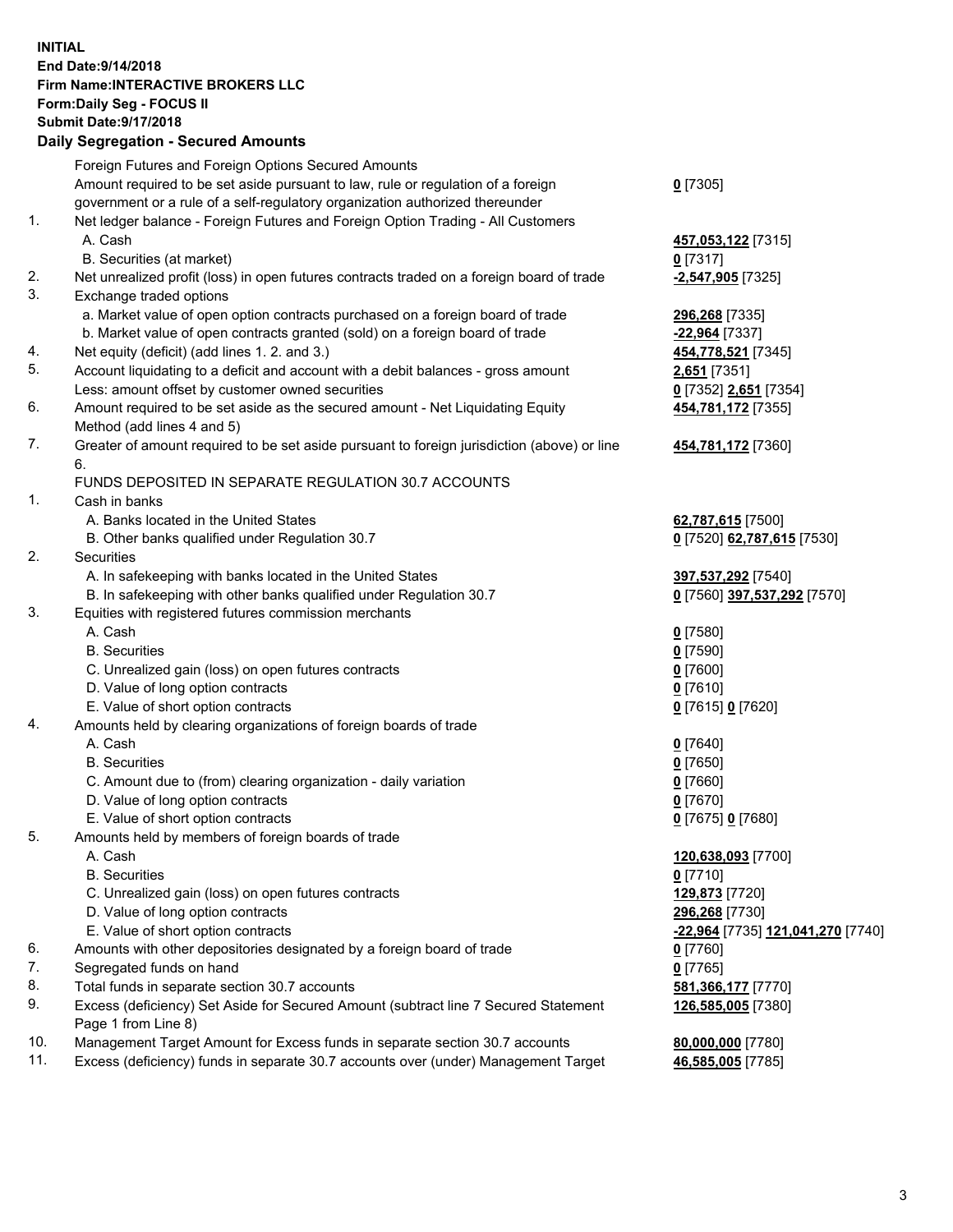**INITIAL End Date:9/14/2018 Firm Name:INTERACTIVE BROKERS LLC Form:Daily Seg - FOCUS II Submit Date:9/17/2018 Daily Segregation - Segregation Statement** SEGREGATION REQUIREMENTS(Section 4d(2) of the CEAct) 1. Net ledger balance A. Cash **3,988,415,608** [7010] B. Securities (at market) **0** [7020] 2. Net unrealized profit (loss) in open futures contracts traded on a contract market **-40,213,803** [7030] 3. Exchange traded options A. Add market value of open option contracts purchased on a contract market **142,822,438** [7032] B. Deduct market value of open option contracts granted (sold) on a contract market **-187,877,523** [7033] 4. Net equity (deficit) (add lines 1, 2 and 3) **3,903,146,720** [7040] 5. Accounts liquidating to a deficit and accounts with debit balances - gross amount **162,607** [7045] Less: amount offset by customer securities **0** [7047] **162,607** [7050] 6. Amount required to be segregated (add lines 4 and 5) **3,903,309,327** [7060] FUNDS IN SEGREGATED ACCOUNTS 7. Deposited in segregated funds bank accounts A. Cash **570,035,058** [7070] B. Securities representing investments of customers' funds (at market) **2,304,931,450** [7080] C. Securities held for particular customers or option customers in lieu of cash (at market) **0** [7090] 8. Margins on deposit with derivatives clearing organizations of contract markets A. Cash **29,410,654** [7100] B. Securities representing investments of customers' funds (at market) **1,240,714,980** [7110] C. Securities held for particular customers or option customers in lieu of cash (at market) **0** [7120] 9. Net settlement from (to) derivatives clearing organizations of contract markets **3,845,309** [7130] 10. Exchange traded options A. Value of open long option contracts **142,805,132** [7132] B. Value of open short option contracts **-187,862,313** [7133] 11. Net equities with other FCMs A. Net liquidating equity **0** [7140] B. Securities representing investments of customers' funds (at market) **0** [7160] C. Securities held for particular customers or option customers in lieu of cash (at market) **0** [7170] 12. Segregated funds on hand **0** [7150] 13. Total amount in segregation (add lines 7 through 12) **4,103,880,270** [7180] 14. Excess (deficiency) funds in segregation (subtract line 6 from line 13) **200,570,943** [7190] 15. Management Target Amount for Excess funds in segregation **155,000,000** [7194] **45,570,943** [7198]

16. Excess (deficiency) funds in segregation over (under) Management Target Amount Excess